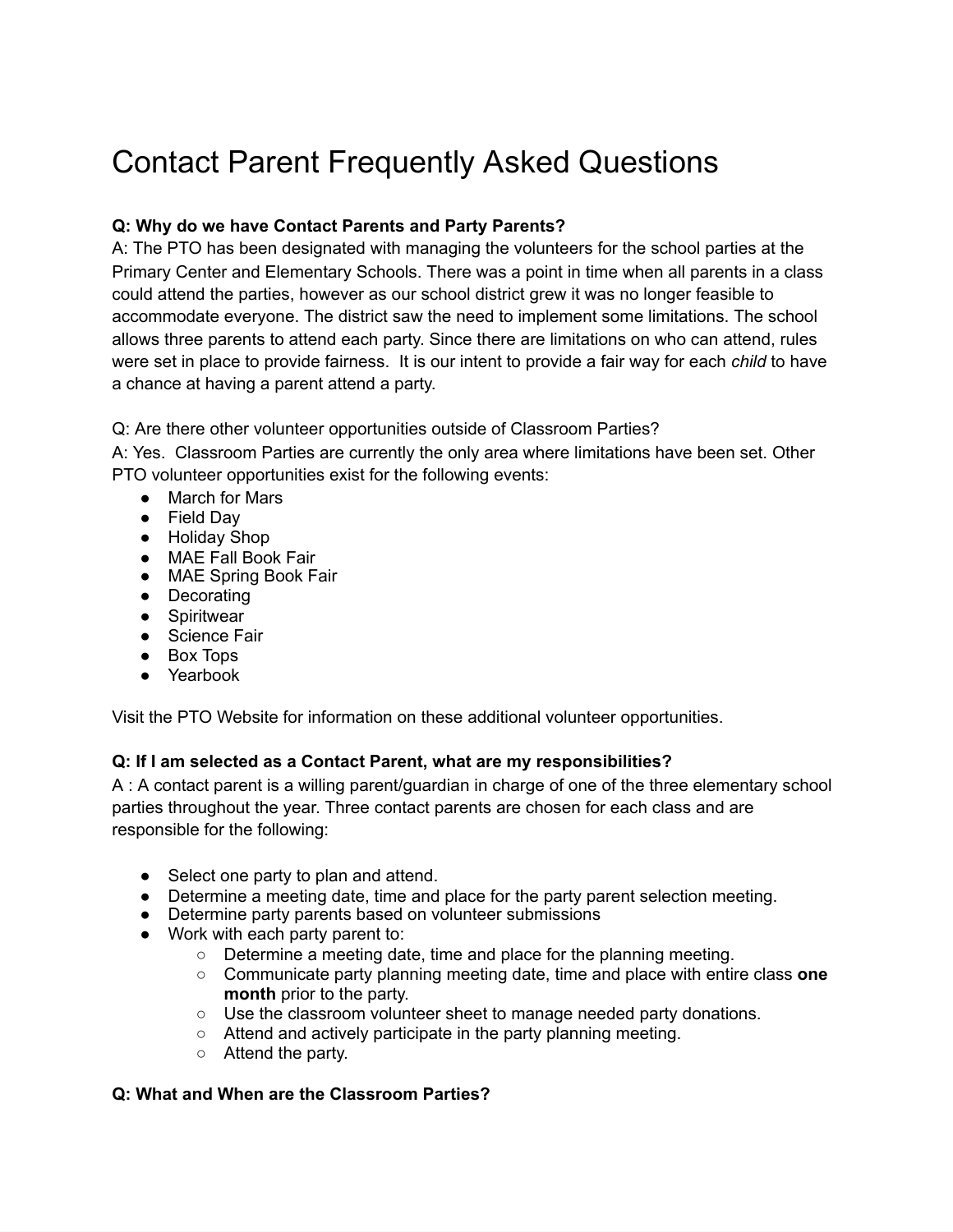A: The parties include: Fall Festival (held in October), Holiday Party (held in December) and Valentines Party (held in February).

# **Q: What is a Party Parent**

A: A party parent is a willing parent/guardian able to attend one of the three elementary school parties throughout the year. Two party parents are chosen for each party. With two party parents chosen for each of three parties, a total of six party parents are chosen for each class.

# **Q: What are the Party Parent Responsibilities**

A: Party Parent responsibilities include:

- Working with the contact parent and other party parent to schedule a meeting date, time and place for the planning meeting.
- Attending and actively participating in the party planning meeting.
- Attending and participating in running the party.

# **Q: What is Required to Attend a Party?**

A: License Scanning

- Your license MUST be scanned two weeks prior to the party in order to attend.
- **● If your license is not scanned by the two-week date you will forfeit your spot and an alternate will go in your place. SCAN YOUR LICENSE NOW!**

## **Q: Who can attend a party?**

A: Only the following individuals can attend a party

- One contact parent and two party parents are allowed to attend each party for a total of three parents at a single party.
- Only one parent per child may attend one of the three parties.
- Another parent or relative cannot attend in your place.

## **Q: What is Not Permitted at a Classroom Party?**

A: The following is never permitted:

- Siblings
- Balloons
- Glass containers
- Outside entertainment
- Food & Drink of any kind
- Treat bags with any food items, gifts, or prizes

#### **Q: If I am selected as a Contact Parent or Party Parent can I make changes or switch with another classroom parent?**

A: No

- Once announced to the class there is no switching.
- You cannot force someone to switch even if that is the only party you can attend.
- Another parent or relative cannot attend in your place.
- If you are unable to attend your assigned Party, an approved alternate will attend in your place

## **Q: How do I communicate with other Classroom Parents?**